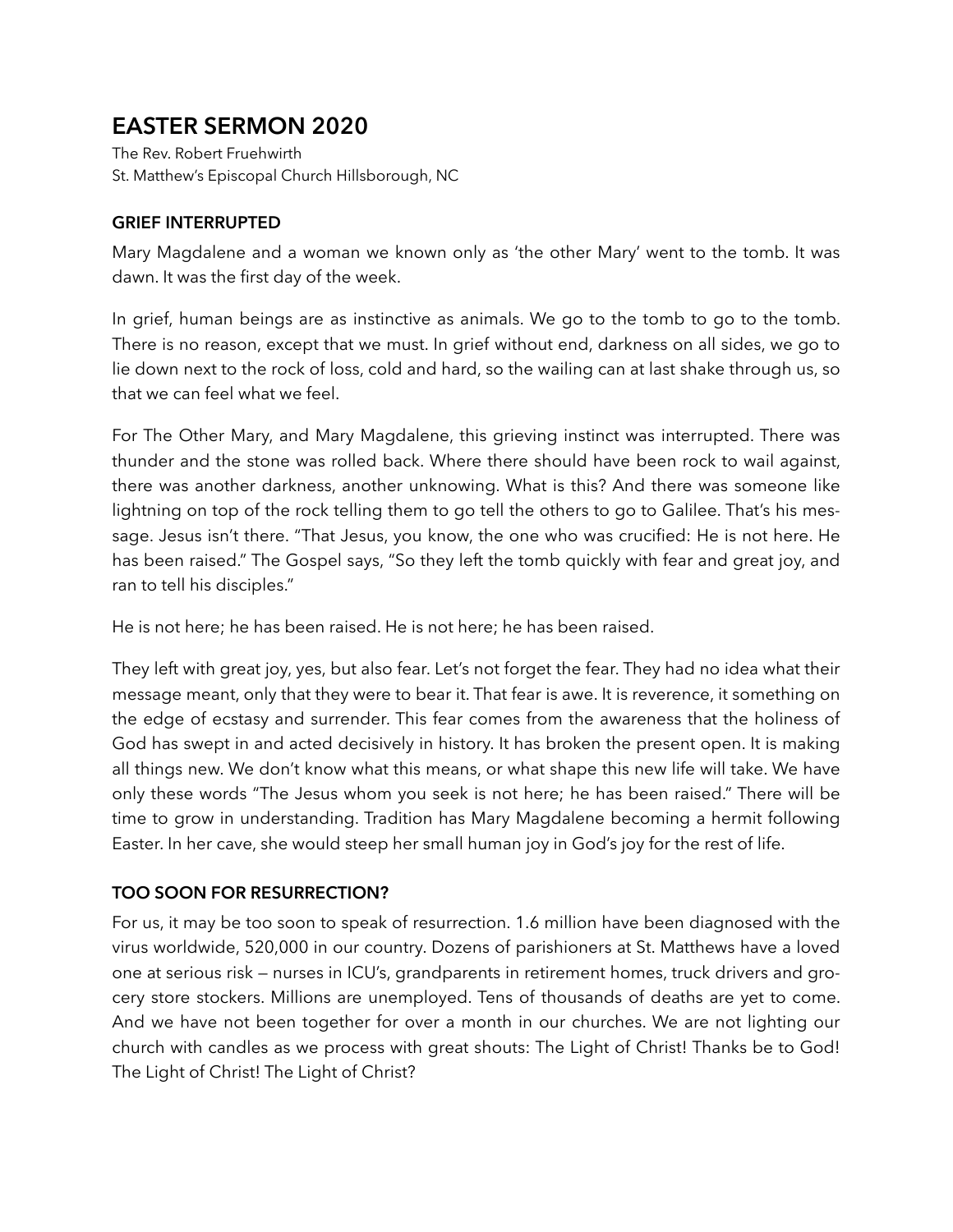But at some point, sisters and brothers, in our grief and numbness, as we look for a rock tomb to weep against, we are going to find the tomb door ajar. We are going to find an angel who says to us, "Jesus is not here. Jesus is not here in your grief. He is not in your darkness." It is true that Jesus was there. He did die with you. He suffered your rage with you. He walked right into the loneliness with every person who dies alone and he dies alone with them. That is what God does. God journey's in great compassion into every human sorrow to be there for us. Jesus' great joy is that he forged a connection with us in his life and death 2000 years ago, a connection without reservation or constraint — unconditional and eternal.

#### **JESUS IS NOT HERE. HE GOES AHEAD OF US**

Our Gospel, however, is not only a Gospel of God alongside us in our suffering, a Gospel of compassion and ultimate connection. It is also the Gospel of Jesus, resurrected, going ahead of us into Galilee. God interrupts the Marys in their grief and gives them impossible news to tell their brothers. He commands them all to go Galilee, to come alongside him in the new life that he has. God is not only with us, but God goes ahead of us, and asks us now to come alongside Him, to go with Him. This is the start of a new life for everybody who says 'Yes." This is the start of the deep transfusion of his blood, his life, pulsing into ours.

You might remember, from the Acts of the Apostles, that the first name that the world had for Christians, before we were called Christians, was *Followers of the New Way*. This New Way is Jesus' resurrected life, his blood transfused into us, his breath like nectar in our mouths and fresh in our lungs. God came alongside us so that we might now go out and find him, and come alongside him.

#### **PRESENTIMENTS OF RESURRECTION**

My church family, my friends, I must on this Easter witness to you that, in spite of the rising deaths, and the rising fear, and the brutality around us, I see strong presentiments of this Resurrection, this New Way among us. Through of this pandemic, God is teaching us new things. God is teaching us, and we are learning from God, experientially.

• God is teaching us, first of all, that Church is not Sunday. And we are learning this! Church is not Sunday; Church is everyday. The pandemic has taken away from us church on Sunday, and so we are being forced to learn that our faith, our discipleship, is not wearing our Sunday best and making it to the church one day a week. Our life with God is realized in how we are in our relationships, our marriages, our homes, our vocations, our families and friends. It is there in our relationship with ourselves. The pandemic has stripped from us the bizarre idea that by showing up at a church building on Sunday we are going to live the other 6¾ days of the week as Christians. Because of the virus, we are being forced to learn that being Christian is something we have to grasp on our own, working out our salvation in fear and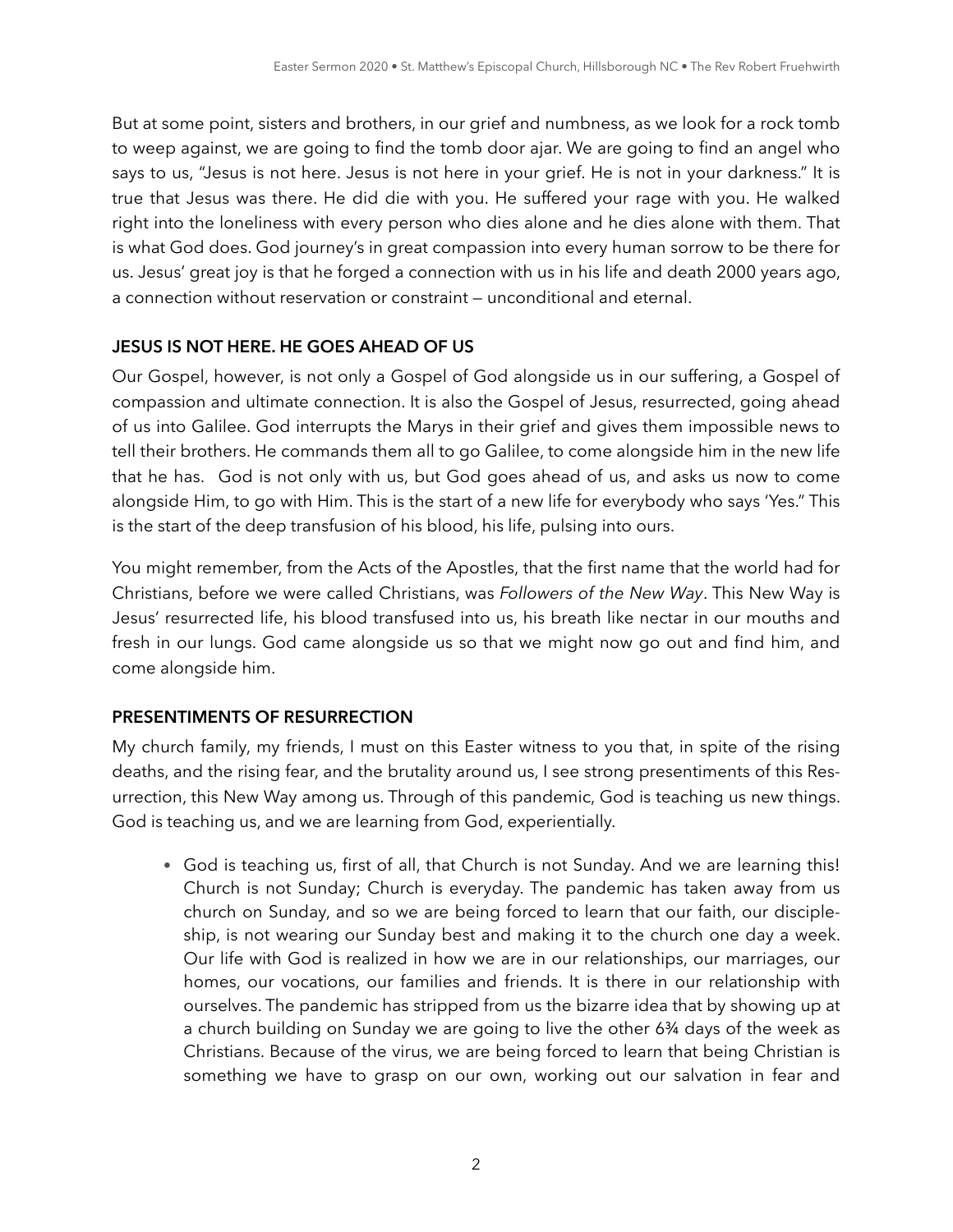trembling in our homes and ordinary lives. We come to Church on Sunday only to celebrate that. I call this new learning **"Church Reversed."** It is a flipped classroom for the soul.

- So we are learning about Church Reversed, finally, thanks be to God! But we are also learning something else. Through our video calls, God is teaching us about humility and frankness and connection, about being together with our hair uncombed, about being ragged together, in tears together, needy and scared together. I have never seen us be too deeply human together. We are also learning about how, if we had our way, we would drink coffee in church. We are learning how to be humble and human and frail together. We are learning how to be authentic. Thank God!
- Finally, if your home is anything like mine, a place where tempers have worn thin and anxiety has ratcheted high, we are also on a big journey into forgiveness. We are learning how to cut slack — extravagantly, for ourselves and others. We are learning to attend to what really matters because there isn't time for anything else. We are learning compassion here — not maudlin co-suffering, but attention to one another in our craziness, feeling the pain that is underneath our sometimes hurtful behavior, and loving each other there.

God is teaching us, and we are learning so much in his pandemic: Church Reversed, humility and authenticity, forgiveness and compassion: these are essential to Jesus' New Way, his vision of new community gathered around him. He has yearned to teach the church these things for millennia and we are learning them powerfully now. I could go on. There is so much more that we are learning, but I want to mention only one last thing. It's an essential if challenging lesson, and it's about sin. Stay with me.

• The pandemic has shown me the extent of sin, and how it leaves us especially vulnerable to anxiety and despair, to a vacuum of meaning. In the wealthiest country the world has seen it is understandable that we might live our lives a little out of touch with basic human reality — how we would live in bubbles of entertainment and distraction, how we would be lured, amid so much, always to be wanting more things, and better things, and more extreme experiences and holidays. It's understandable that we would live disconnected from how we actually are, and how we feel, entertained by so much, constantly dazzled by flashing screens. It's even understandable that we might ignore the ruination of the planet, the suffering of the poor at the very bottom of our copious supply chain. It's all understandable because we are really simple creates. But living in this way, on the surface and disconnected, leave us spiritually weak and so easy prey to anxiety and despair and a loss of meaning once our plentiful lives are disrupted. One virus has brought our lives to a standstill and we can see perhaps, in the empty stillness of our streets, that our souls have not always been rich. Out treasure has not been in heaven.